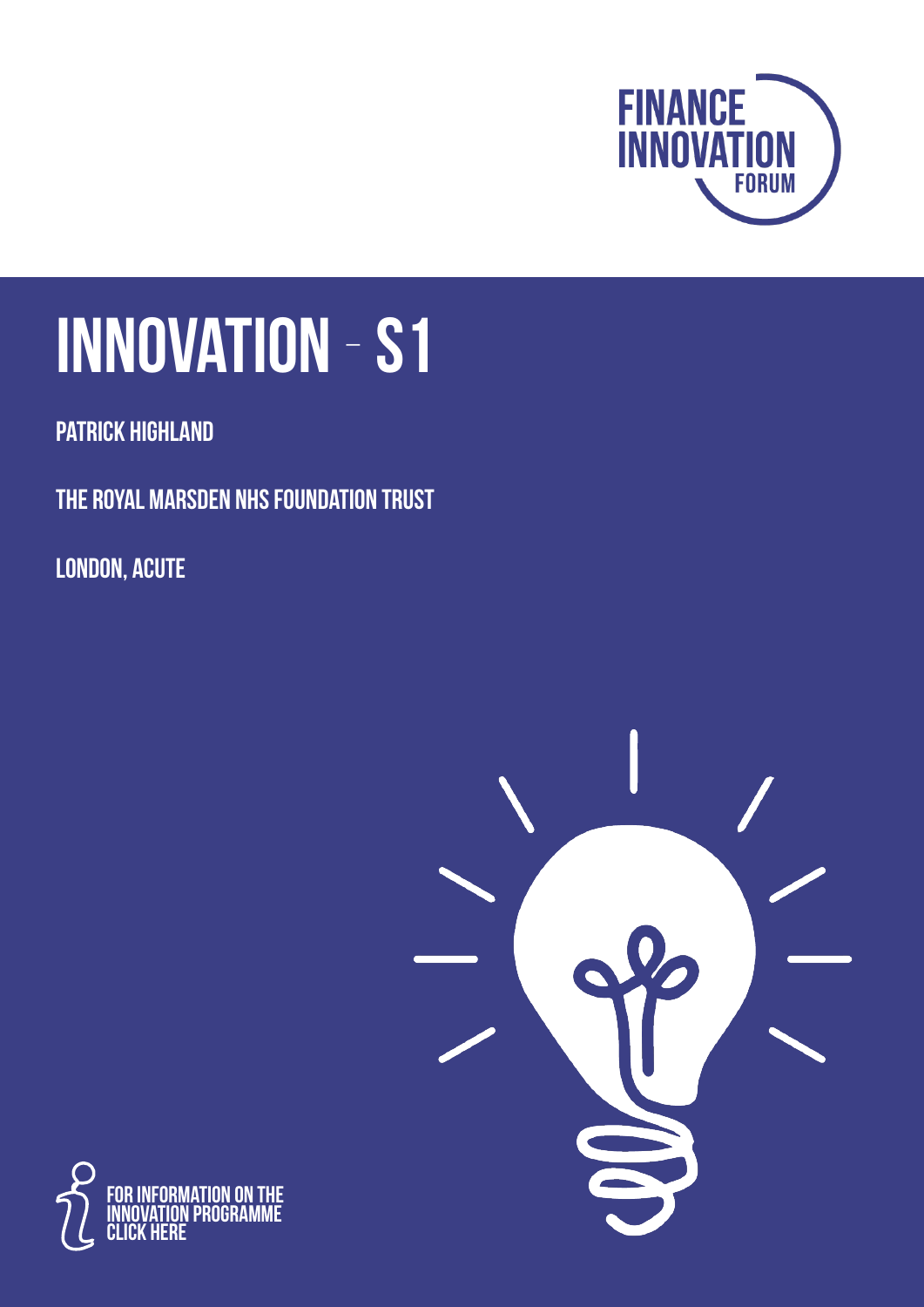#### **The Innovators**

I have worked within Finance and technology for the past 20 years in both the public and private sector designing, developing, and managing numerous systems. I passionately believe technology can improve society and can envision a day when the NHS operates a shared eco-system of inter-operable systems to enable data-sharing in pursuit of excellence in healthcare understanding and delivery.

#### **The problem**

The Royal Marsden Finance team **needs to** cost-effectively meet the specific operational needs of a Wholly Owned Subsidiary (WOS) pharmacy through implementation of an automatic digital finance and reporting system. **Because otherwise** extra staff are required to manage the additional administration-attracting people costs, creating data delays and risking error, and whilst bringing additional licence costs, the traditional proprietary approach might not provide sufficient flexibility to react to the developing WOS or give options for integration with required systems.

#### **The Challenges**

- **.** How might we deliver a modern looking, intuitive and functionally effective system within a short period of time to manage the financial operations of a newly-formed subsidiary?
- **. How might we** find a way to minimise the recurrent costs traditionally associated with Financial systems without compromising on quality?
- **▪ How might we** build a system able to flexibly accommodate changes **so that** we can meet our evolving needs over time?
- **. How might we** obtain a system capable of easily integrating with other business systems and to ingest data without costly or time-consuming development overheads or the requirement for specialist knowledge?
- **▪ How might we** be able to access financial date in real-time to provide bespoke reports for management insight while avoiding the human errors often associated with spreadsheet reporting?
- **▪ How might we** provide automated reports for monitoring purposes **so that** issues can be explored and solved as required?
- **. How might we** deliver the necessary automation of processes so that we can increase staff productivity?
- **▪ How can we** train end-users effectively **so that** uptake of the system is positive and immediate?
- **. How might we** obtain a system that delivers a community marketplace of freely distributable addons to increase functionality without significant investment?
- **. How can we** obtain a system that is capable of covering the business requirements of a full Enterprise and not be limited in business scope coverage?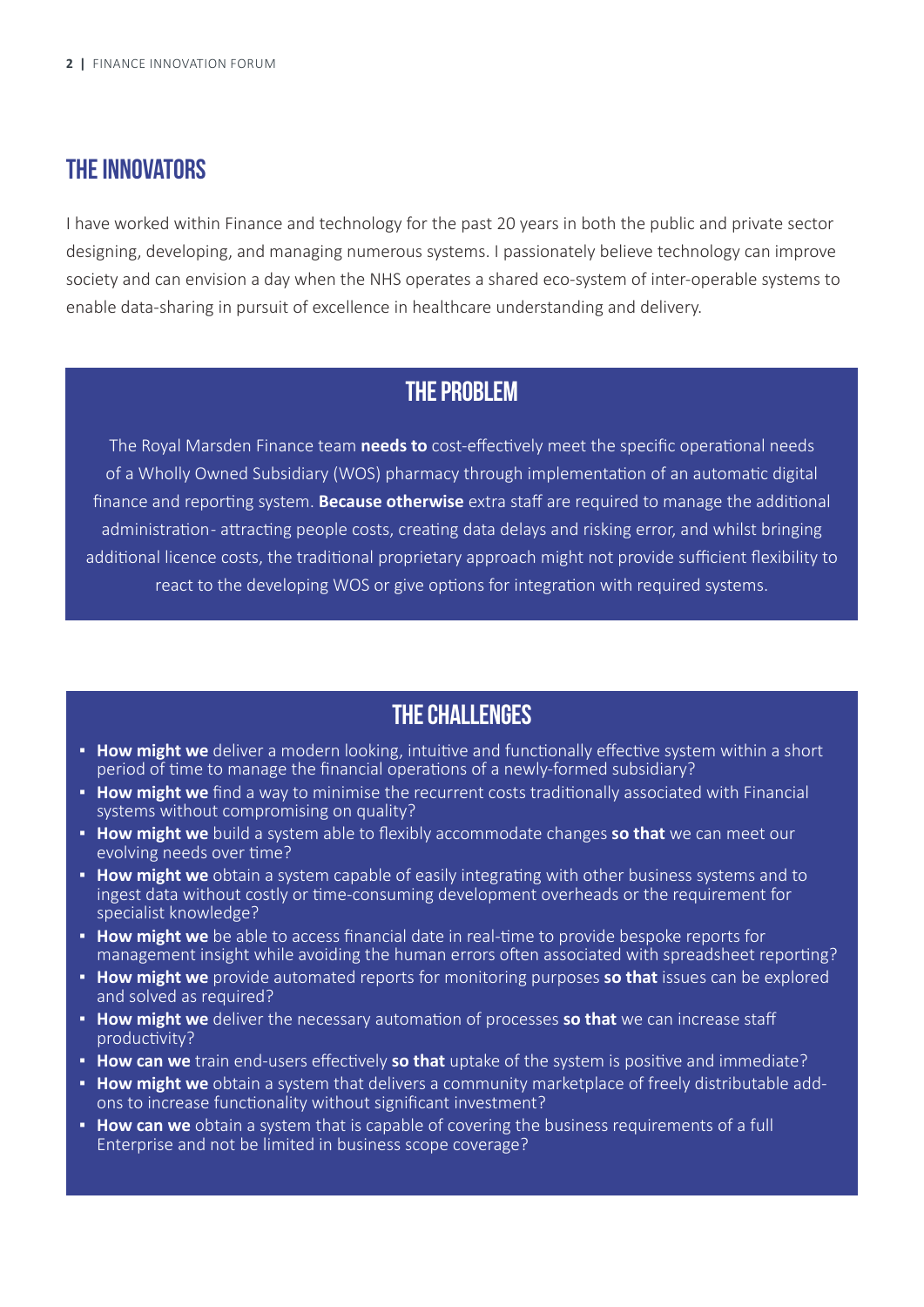#### **The Innovation**

To deliver the system we partnered with an Open-Source supplier whose values mirrored our own and whose track record of delivering bespoke systems into the NHS and the wider public sector stood out. With an aligned vision for the project from the outset, both parties worked in close collaboration throughout, working tirelessly to create a bespoke system tailored to the Trust's needs. The basis for the system was the Open-source ERP product, Odoo, which provided out of the box functionality with a modern and intuitive interface. With the core platform in place, the configuration and bespoke development of additional functionality was capable of being delivered within a very aggressive 2–3-month timeline. The delivery included financial modules for GL, AP, AR, FAR plus financial reporting functionality and interfaces for banking and HMRC. In addition, a suite of training videos was created to supplement face-to-face training enabling staff to quickly adopt and adapt to the system. Due to the Open-Source nature of the system, we were able not only to configure the system to meet our specific requirements but to develop bespoke functionality. The development work was greatly facilitated by the existence of Odoo's community marketplace from which thousands of pre-developed applications are downloadable with no or minimal one-off fees to immediately attain the desired functionality or to greatly speed up its development and delivery.

Notable developments included:

- System integration with the Wellsky (formerly JAC) pharmacy system, enabling the finance team, to import automatically, rapidly, and reliably financial and purchasing data into the ERP system, for accounting purposes and accurately invoicing suppliers in a timely fashion.
- The creation of an integration with HMRC to ensure that the business was compliant with their Making Tax Digital requirements. Here, the supplier designed a module for the system to automatically interface the ERP system directly to HMRC to import financial data, meeting the requirements for UK VAT registered businesses.

The system also joined-up the subsidiary's whole financial operations, meaning users of the system had a holistic view of all financial and purchasing data in real-time. This enabled the rapid delivery of data and information to different departments thanks to its native BI reporting functionality, reducing human error and manual administration whilst greatly increasing staff productivity who now had more time available to complete higher-value activities.

By opting to work with Open-Source technology, we avoided the recurrent costs associated with proprietary license fees while realising a unique, tailor-made system built on freely available technology. The Trust now has a system that is owned in perpetuity with unencumbered and unlimited access and which can be updated as required to meet changing regulatory and internal needs. Furthermore, by using Open-Source technology we have created a system which is freely available to all other NHS organisations to adopt, use and improve as they desire. This approach is an exemplar of the public money, public code principle and the key to achieving increased value for money from NHS investments.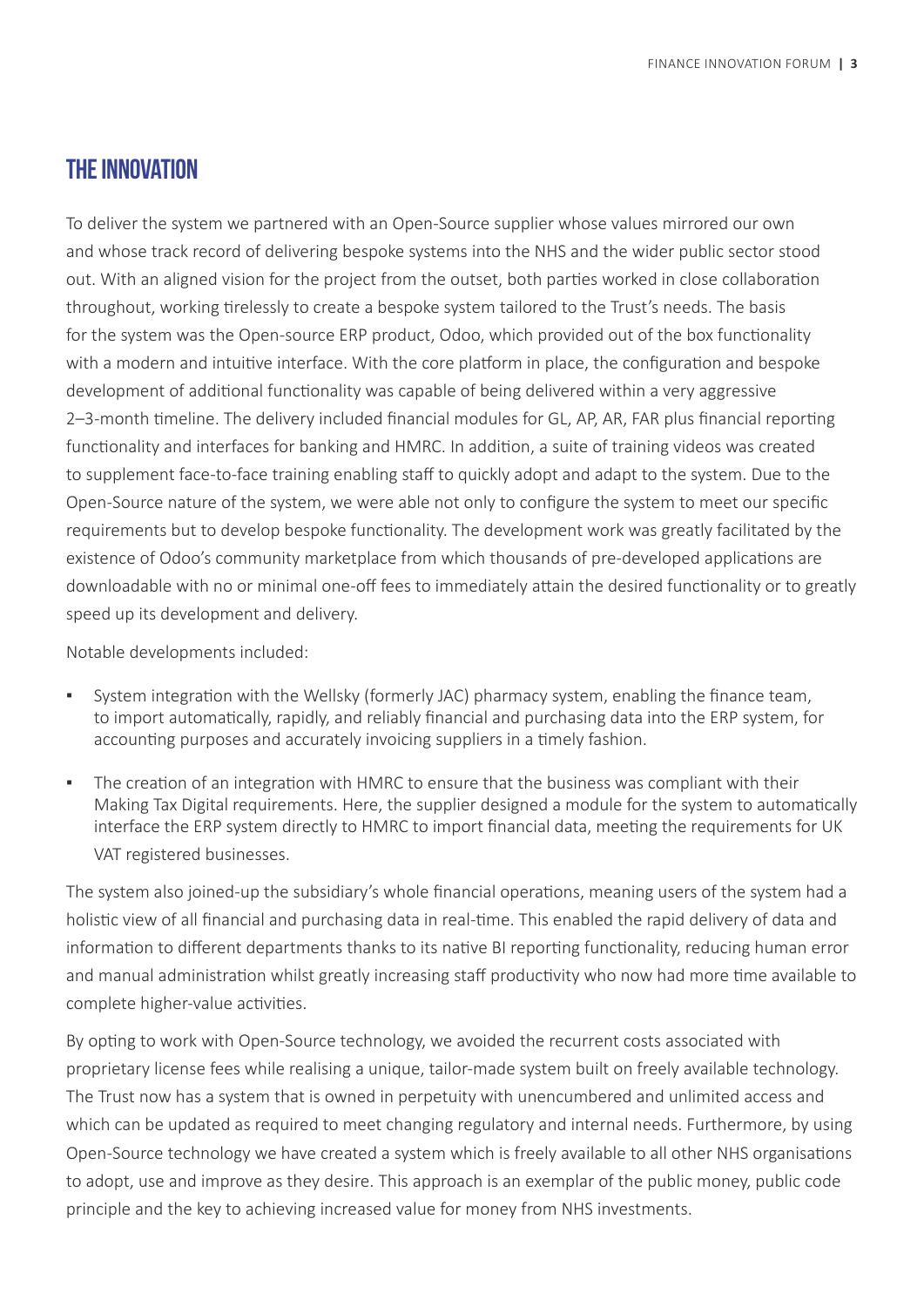#### **The Lessons learnt**

- **▪** We wouldn't overstretch the Finance team again by taking on too many projects at once. Because the Trust ran two other concurrent projects, it meant that teams were working in isolated siloes with little opportunity for cross-communication, where any decision made by one team could drastically effect the others.
- **▪** We learned to embrace Open Source technology and encourage other NHS organisations to do the same. By working with an Open Source supplier who was capable of demonstrating the way this technology can meet complex needs, we were able to realise an alternative vision for delivering IT and finance initiatives that aligns closely to the altruistic values of the NHS.

#### **The Outputs**

The 'tangible' outputs that came from our innovation were:

- Odoo Open Source ERP System proven for NHS use.
- **▪** Integration with the Wellsky pharmacy system and RBS bank.
- **▪** Compliance with HMRC Making Tax Digital Requirements.
- Real-time reporting and access to data.
- Low-effort and sustainable operations.

#### **The Outcomes**

- As a result of this project, the Trust realised:
- **▪** A way of managing complex financial operations via a digital system owned in perpetuity.
- **▪** £200,000 in cost savings on license fees by switching from proprietary technology and opting for a free and open source solution.
- **▪** Increased staff productivity due to joined-up data and departments requiring less manual administration.
- Opportunities for iterative improvement to the system whenever required.

#### **The Quick wins**

- **▪** Locate a professional Open Source implementer with experience of both technology and the NHS needs.
- **▪** Consider the expected alignment from your project and from your provider with aspects like values and culture, capabilities, locality.
- **▪** Set out what you want to make happen so you can measure your goals.
- **▪** Acknowledge risks and plan how you'll mitigate them from the start.
- **▪** Ensure you have a detailed test and implementation plan, developed with your team in place.
- Define the level of freedom required to use, develop or customise your solution, and ability to change supplier during or after implementation.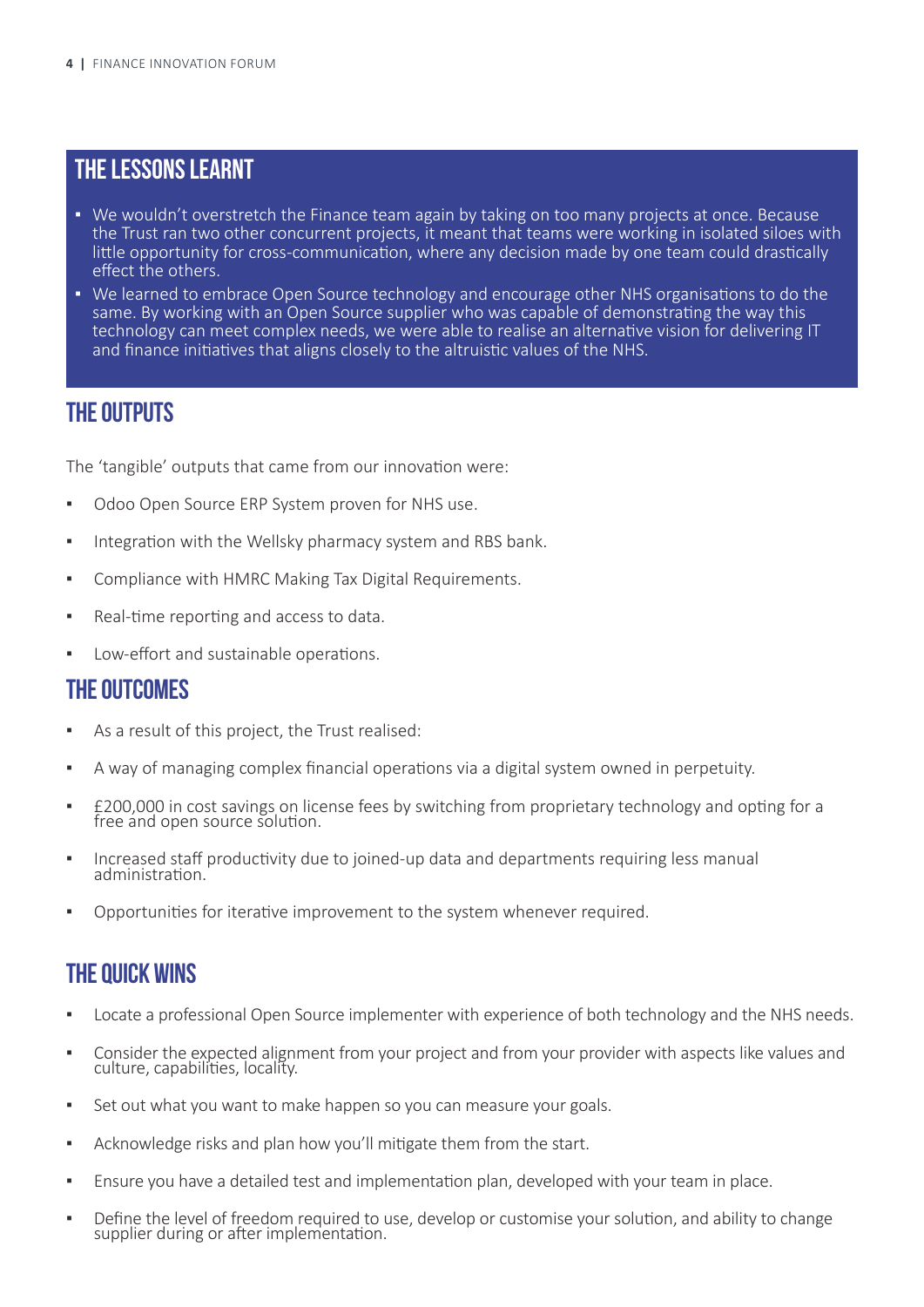#### **The Reviewers said**

**The use of open Source Software allows flexibility and the use of apps, whilst remaining a very cost effective ERP solution. this example should encourage other organisations to consider open source software options.**

**Bespoke build - giving the organisation exactly what they want instead of a "make do" traditional product With it being a bespoke built - the adaptability has the potential to be limitless Cost Savings but tangible from the system cost perspective and then intangible re time savings which can be reinvested into other value adding aspects of the organisation.**

**This development most definitely deserves recognition. The organisation thought outside of the box and delivered savings both tangible and intangible and also improved the quality of its outputs whilst doing so.**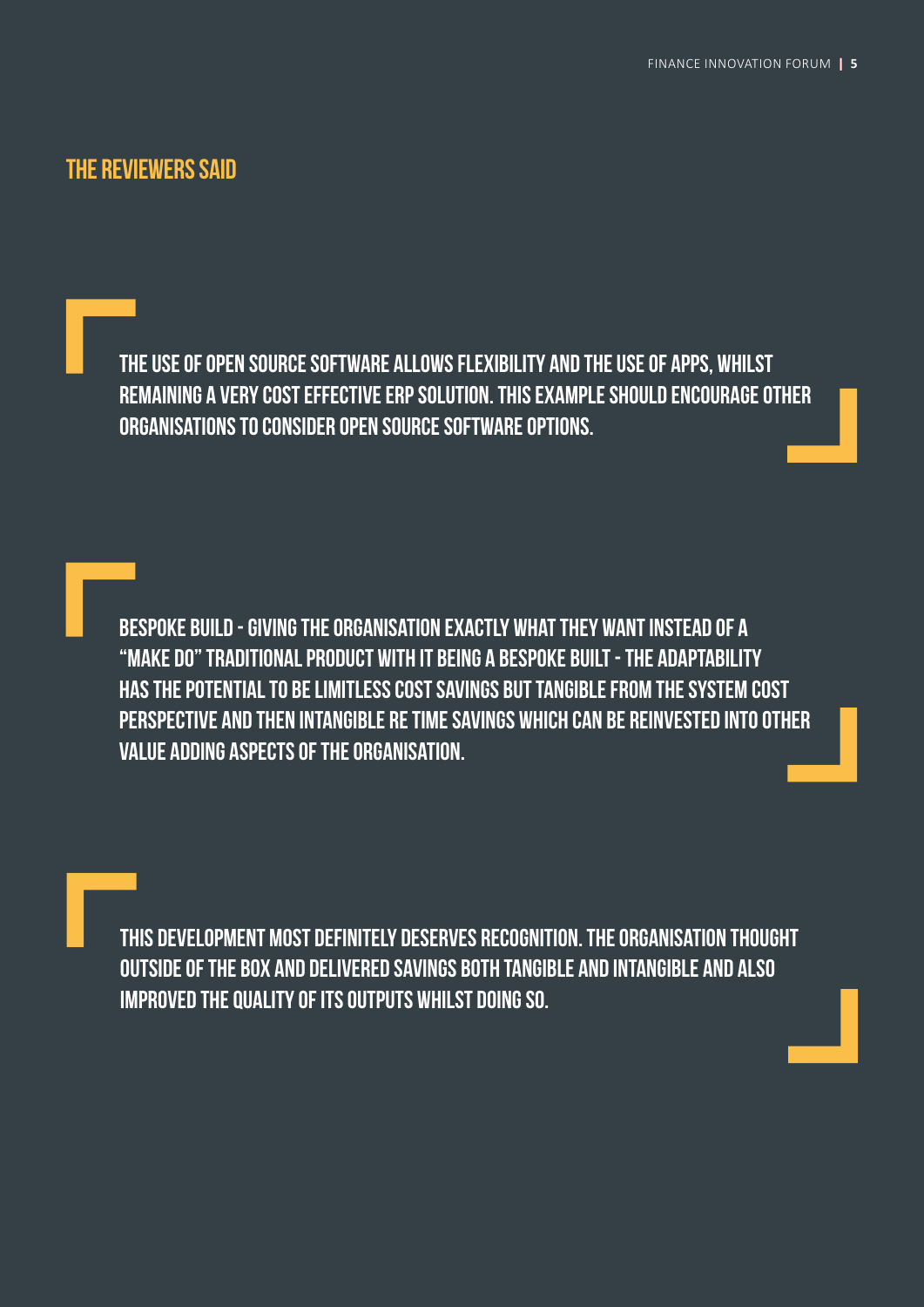#### **What you can do Now**

#### **If you recognise the problem stated and have implemented your own innovation**

to overcome it please submit this innovation to the programme and give others more examples to learn from.

## **[Submit Innovation](https://onenhsfinance.nhs.uk/the-finance-innovation-forum/innovation-programme/)**

**If you recognise the problem stated and would like to know more details about this innovation in particular**, we will be hosting showcase and workshop sessions throughout the year, so all interested staff can gain ideas and inspiration from innovators in a manageable one-to-many format.

#### **[Register interest](https://forms.office.com/r/PunZJwmmLk)**

**If you have a problem but don't currently know of a solution to it**, then please submit it here and in 2022 the Forum intends to crowdsource solutions to problems that don't currenlty have known innovations.

#### **[Submit Problem](https://forms.office.com/r/Hzm2zc9Lff)**

**If you would like to learn more about about the innovation programme** please click below for more details

# **[Learn More](https://onenhsfinance.nhs.uk/the-finance-innovation-forum/innovation-programme/)**